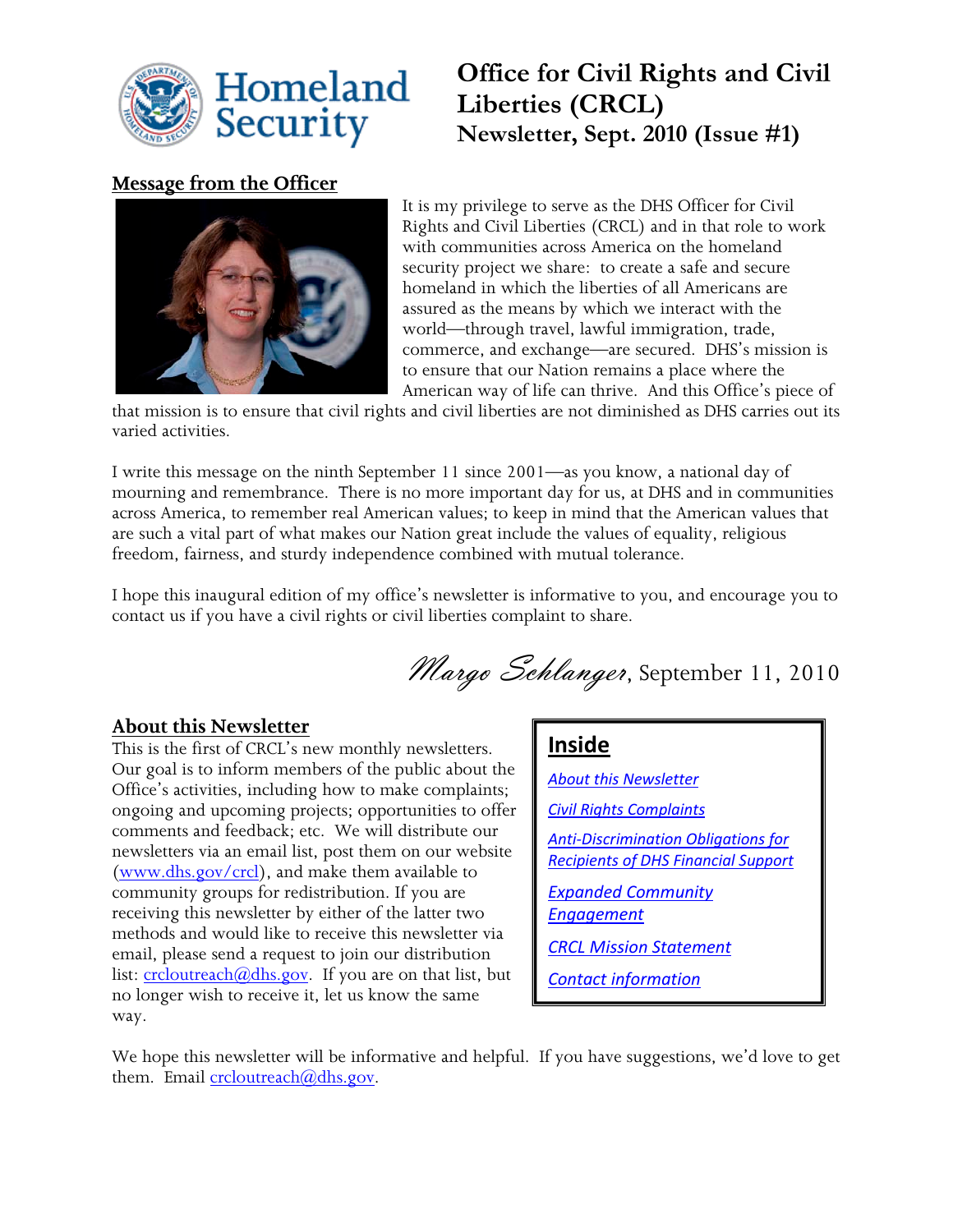## <span id="page-1-0"></span>**Ongoing Enhancements to Department Civil Rights Complaints Processes**

By statute, CRCL receives and investigates complaints of violations of civil rights and civil liberties related to DHS activities. If you or someone you know has a complaint, you can get more information at [www.dhs.gov/crcl.](http://www.dhs.gov/crcl) Complaints may be filed by email, over the phone, or by letter (although it takes several weeks for us to receive regular mail); we have ready interpretation services if the person making the complaint does not speak English. Over the past several months, our Compliance Branch has been working to improve our complaints processes. In recent months, CRCL consulted with various government entities, nongovernmental organizations, and community leaders to identify steps to improve complaints review, investigation, and other processes. We will report on changes in these newsletters as they are rolled out. Already, we have improved communication with and confidentiality for those who make complaints, access to interpretation services, and timeliness in dealing with urgent matters. Coming soon: a new (optional) complaint form, in many languages, and a written explanation of all DHS complaint processes.

### <span id="page-1-1"></span>**Anti-Discrimination Obligations for Agencies and Organizations that Receive DHS Financial Support, and Limited English Proficiency Guidance**

Under Title VI of the Civil Rights Act of 1964 and its regulations, recipients of federal financial assistance—for example, governmental or nonprofit agencies that receive grants—are forbidden to conduct their programs in a way that has the effect of subjecting persons to discrimination based on race, color, or national origin. CRCL is working to deepen DHS's technical assistance and support to our grant recipients and partners, to help them comply fully with their Title VI obligations. We also accept and investigate complaints of violations.

We have been working, especially, on issues relating to non-English speakers. Long-standing interpretations of the law and regulations mandate reasonable steps to offer foreign language assistance if necessary to provide meaningful access to persons whose English proficiency is limited. This requirement has existed for years—but in order to assist the thousands of agencies and organizations that receive financial support from the Department to comply, we drafted Guidance. It was published for comment in June 2010 in the Federal Register; in July, CRCL received numerous comments from interested non-governmental organizations, and we are working diligently to finalize the Guidance. More information is available [here;](http://www.dhs.gov/xabout/laws/gc_1277301604814.shtm) and news of the final Guidance will be in this newsletter in the future.

#### <span id="page-1-2"></span>**Expanded Community Engagement and Outreach**

Public engagement with diverse American communities plays a key role in the DHS mission to protect America while preserving our freedoms. CRCL's Community Engagement Section leads CRCL's continuing work in this area, in collaboration with other DHS and Federal personnel. In many dozens of events each year, the Community Engagement Section provides communities with solid information about DHS programs, brings back into the policymaking process on-the-ground concerns about civil rights and civil liberties, and assists in establishing and deepening routine channels of communication between communities and DHS offices.

We are hard at work expanding our engagement program, building a strong stakeholder network of community-based organizations across the country—this newsletter is a part of that effort. This enhanced network will allow stakeholders greater insight and input into Department plans and programs. (Recently, for example, non-governmental organizations provided invaluable feedback about the Department's Limited English Proficiency guidance to federally supported programs as well as about CRCL's complaints process.) Just last week, we ran a conference call with 30-plus community leaders bringing together DHS, DOJ, and FBI officials to offer guidance on federal responses and resources related to hate crimes against those believed to be Muslim. In-person meeting play a crucial role, as well. Last month, CRCL Officer Margo Schlanger traveled to Detroit; New York; and Los Angeles to meet with community groups, raise awareness about